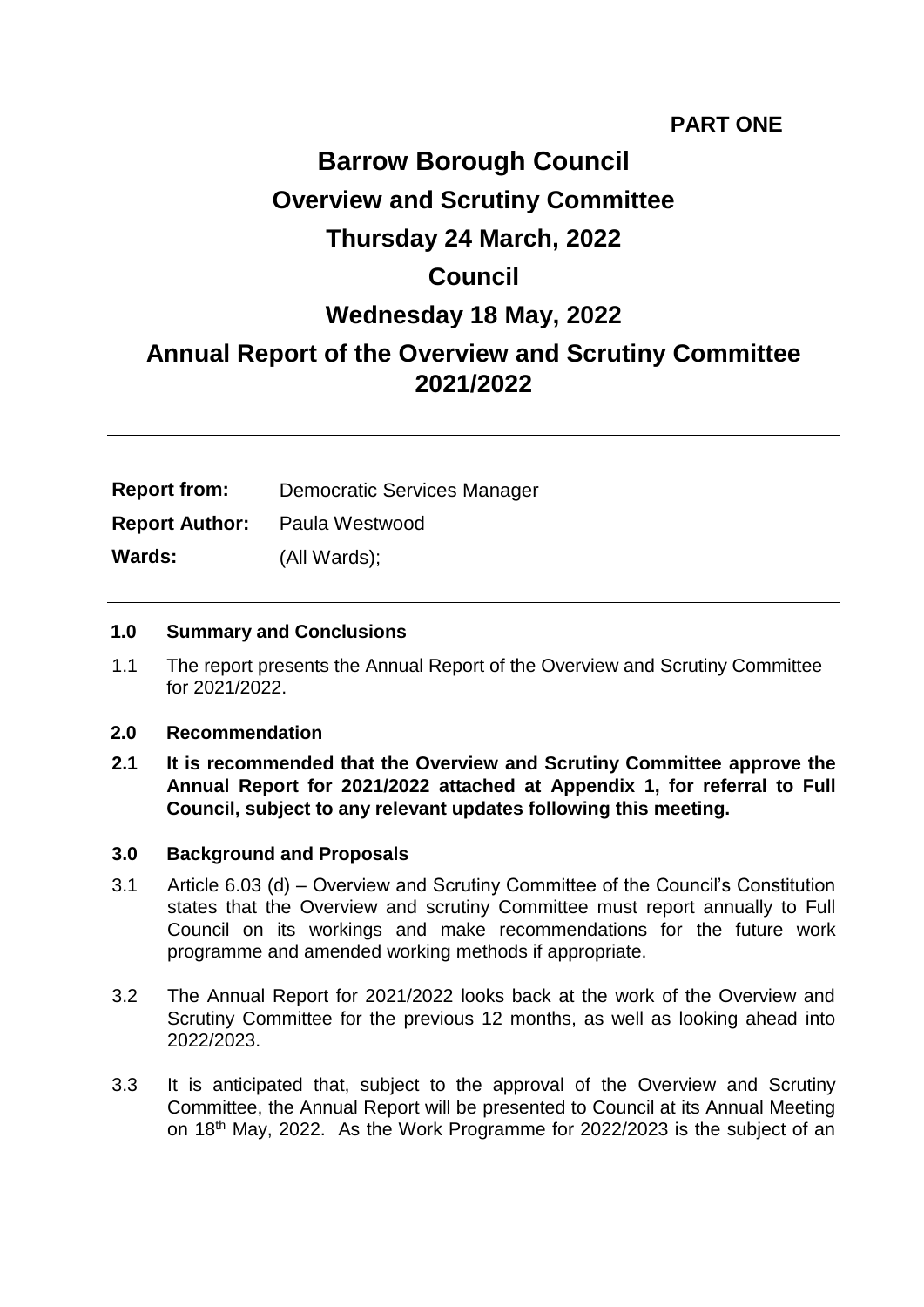Agenda Item at today's meeting, details of the Work Programme once agreed will be added to the Annual Report prior to its submission to Full Council.

#### **4.0 Consultation**

4.1 The Annual Report has been produced in consultation with the Chair and Vice Chair of the Overview and Scrutiny Committee.

#### **5.0 Alternative Options**

5.1 The Overview and Scrutiny Committee is required by the Council's Constitution to produce an Annual Report. Members could choose to amend the content of the report prior to its consideration by Council on 18<sup>th</sup> May, 2022.

#### **6.0 Contribution to Council Plan Priorities**

6.1 The Overview and Scrutiny Committee seeks to exercise its function so as to consider, challenge and add value to the Council's approach to delivering the priorities and targets set out in the Council Plan

#### **7.0 Implications**

#### **7.1 Financial, Resources and Procurement**

7.1.1 There are no financial or resource implications arising from this report. The work undertaken by the Overview and Scrutiny Committee needs to provide value for money and make the best use of available resources.

#### **7.2 Legal**

7.2.1 In order to ensure that the work of the Committee adds value to the work of the Council and underpins the Council Plan priorities, it is important that the Committee is effective in its role.

#### **7.3 Local Government Reorganisation**

7.3.1 There are no implications on Local Government Reorganisation arising from this report.

#### **7.4 Equality and Diversity**

7.4.1 Have you completed an Equality Impact Analysis?

No – The report has no direct Equality and Diversity implications.

#### **Risk**

| <b>Risk</b>             | <b>Consequence</b>      | <b>Controls required</b> |
|-------------------------|-------------------------|--------------------------|
| An Annual Report is not | Failure to maintain     | .A comprehensive and     |
| produced.               | constitutional          | timely Annual Report is  |
|                         | requirements. The       | produced.                |
|                         | opportunity to consider |                          |